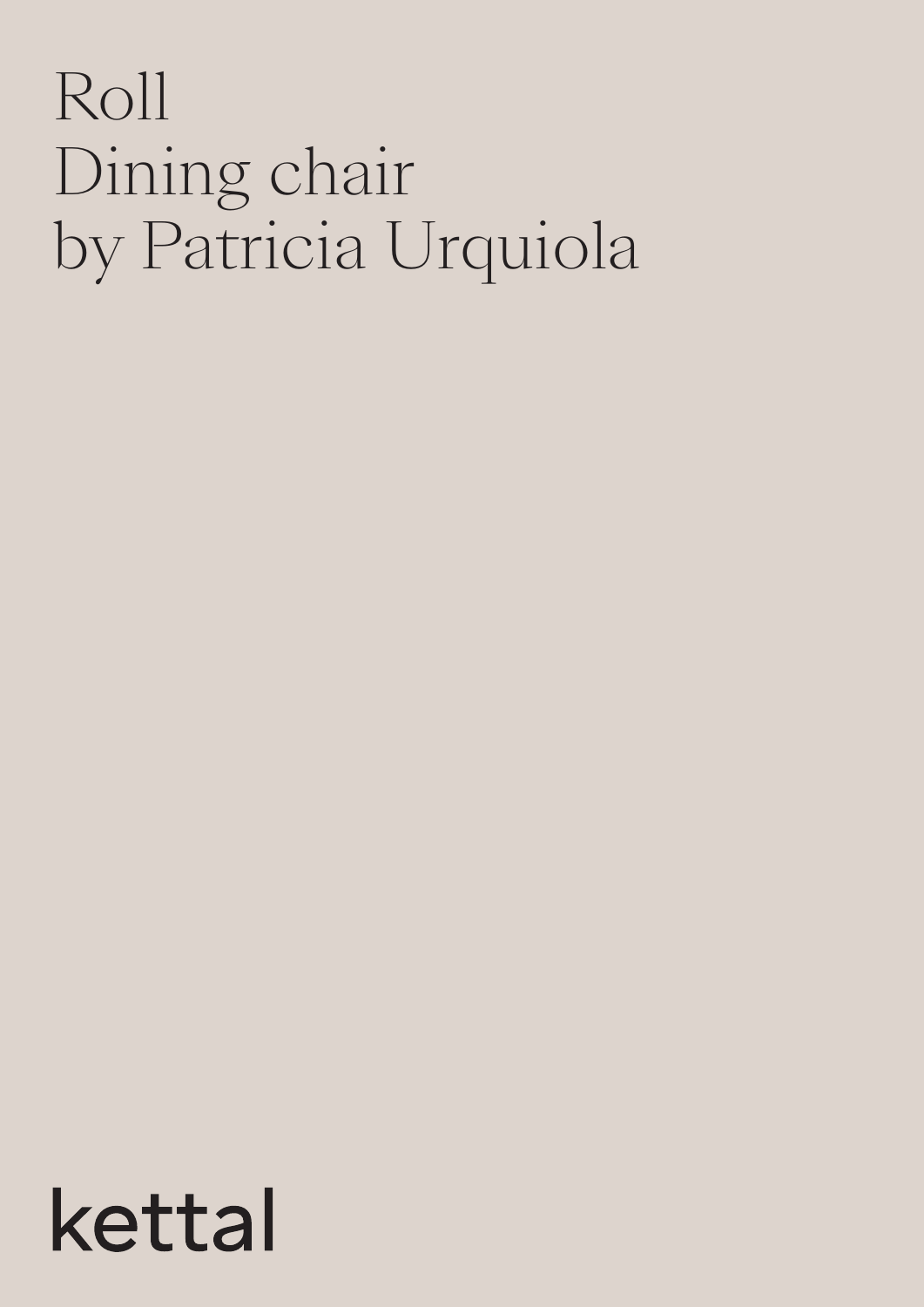### $\lim\limits_{\text{Aericial Urquiola}}$ chair

Designer Patricia Urquiola

cm/ inch

Collection Roll

 $1/4$ 

This ironical intervention on the conventional upholstery converts a regular backrest into two independent 'wraps' connected by colorful straps. A graphical aluminum structures frames the protagonist of this chair, the cushions.



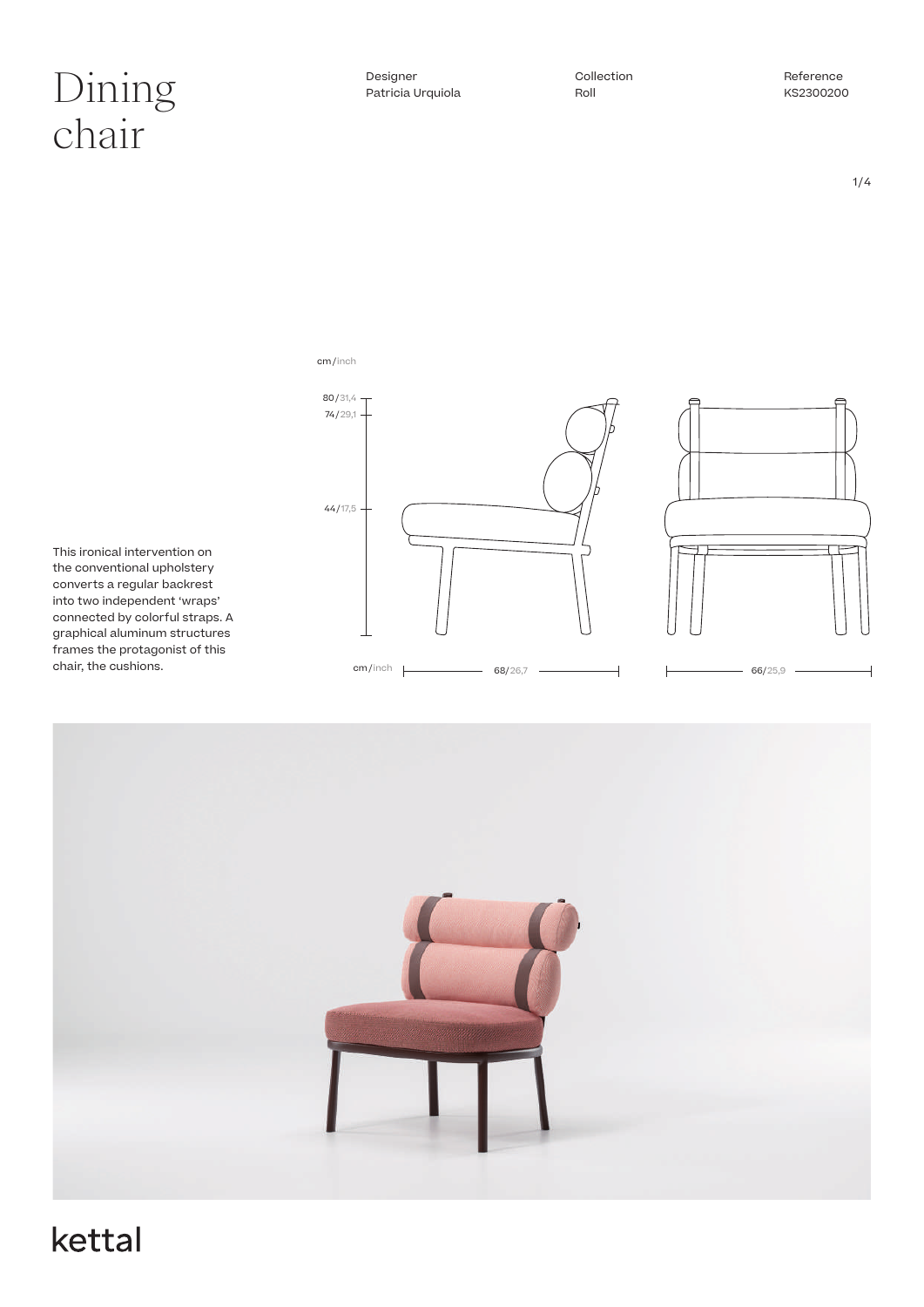## $\lim_{\text{Patricia Urquiola}}$  Collection Reference<br>Roll Roll Roll KS2300200 chair

2/4

#### Materials

Aluminium

Antioxy, Heavy Load, Resistant En-1421, Kettalize-It, Anti-Scratch, Easy Clean, Flame Retardant M1, Eco Friendly Ecoembes Recycling Process

Terrain Fabrics design by Doshi Levien

100% Solution dyed Acrylic, Warp & Weft Count Nm 2/34 - Nm 6/34, Weight 400 g/m2, Oil repellency 6, Colour fastness Weathering 7-8, Light 7-8, Martindale Abrasion test 30.000 cycles, Wyzenbeek Abrasion test 22.500 cycles Double Rubs, Fire Retardand, Dupont Teflon, Anti-Mold

#### Maintenance

Clean with mild soap using sponge or cloth. Be gentle while cleaning, do not scrub aggressively the fabric. Once cleaned please make sure you remove soap excess. In case of aggressive stains clean with diluted household bleach.

Clean stains promptly. The longer it remains, more difficult will be to remove.

Once cleaned the fabric steam iron the fabric. Just use steam, be carefull NOT placeing the iron directly in the fabric it will get damage.

kettal

#### Frame Colour Options Terrain Paints

| Chalk<br>721       | Bone<br>678        | Tuff<br>103   | Mist<br>773          | Flint<br>734    |
|--------------------|--------------------|---------------|----------------------|-----------------|
|                    |                    |               |                      |                 |
| London Clay<br>729 | Mahogany<br>100    | Carbon<br>737 | Lilac<br>104         | Feldspar<br>082 |
|                    |                    |               |                      |                 |
| Sepia<br>088       | Terra Rossa<br>087 | Magma<br>086  | Terracota<br>085     | Sahara<br>139   |
|                    |                    |               |                      |                 |
| Camomile<br>106    | Aquamarine<br>107  | Cobalt<br>089 | Indigo<br>094        | Jade<br>091     |
|                    |                    |               |                      |                 |
| Onyx<br>101        | Juniper<br>092     | Amazon<br>102 | <b>Bronze</b><br>093 | Corten<br>727   |
| Claystone          |                    | Pumice        |                      |                 |
|                    | Sand Storm         |               | Galena               | Manganese       |

Claystone 741

131

132

105

726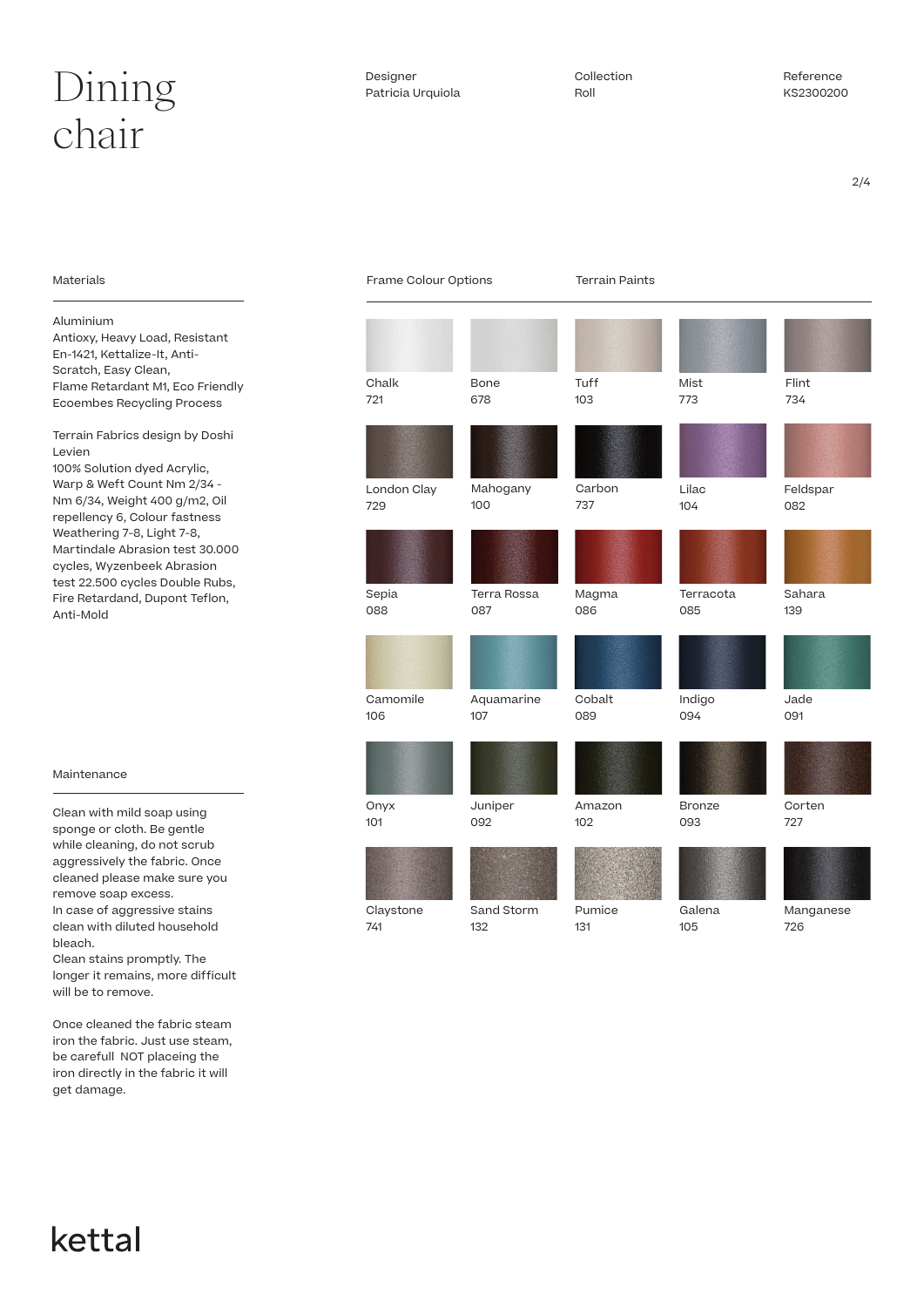## $\text{Dim}$  Designer Designer Collection Reference Reference Reference Patricia Urquiola chair

Designer Patricia Urquiola Collection Roll

3/4

Strap Colour Options Strap









Caoba Straps 040

Green Straps 039

Marengo Straps 041